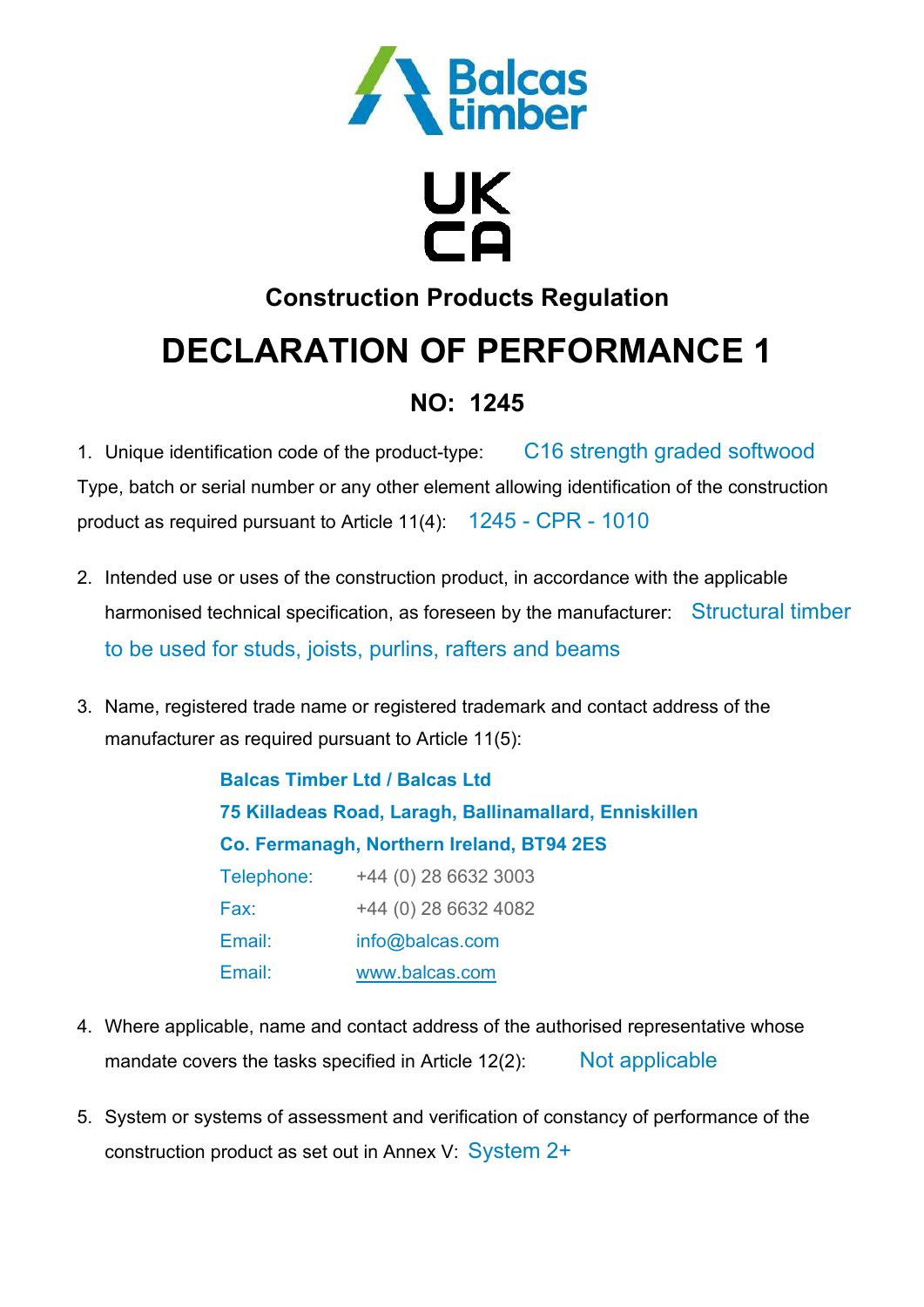

6. (a) In case of the declaration of performance concerning a construction product covered by

EN 14081:2005 + A1:2011 a harmonised standard:

CATG 1245 performed the initial inspection of the manufacturing plant and of factory production control and the continuous surveillance, assessment and evaluation of factory production control under system 2+ and issued the certificate of constancy of performance.

(b) In case of the declaration of performance concerning a construction product for which a Not applicable European Technical Assessment has been issued:

7. Declared performance:

| <b>Essential characteristics</b>  | <b>Performance</b>           | <b>Harmonised technical</b><br>specification |
|-----------------------------------|------------------------------|----------------------------------------------|
| Strength grade of Timber          | C <sub>16</sub>              |                                              |
| <b>Reaction to Fire</b>           | <b>D-s2, d0</b>              |                                              |
| Release of dangerous substances   | <b>NPD</b>                   |                                              |
| Natural durability (not treated): | <b>Class 4</b>               |                                              |
| <b>When Offered Treated:</b>      |                              |                                              |
| Durability for treated timber     | <b>UC2</b>                   | EN 14081:2005 + A1:2011                      |
| Type of Treatment & Preservative: | <b>Tanalith E / Tanatone</b> |                                              |
| <b>Penetration Class:</b>         | <b>NP2</b>                   |                                              |
| <b>Retention Values:</b>          | 8.5 kg/m3                    |                                              |
| <b>Target Biological Agents</b>   | <b>Insect</b>                |                                              |

8. Specific technical documentation:

Not applicable

The performance of the product identified in points 1 is in conformity with the declared performance in point 7.

This declaration of performance is issued under the sole responsibility of the manufacturer identified in point 3.

Signed for and on behalf of the manufacturer by:

**Brian Murphy Chief Executive Officer**  Location: Enniskillen, Co. Fermanagh

Date;

31<sup>st</sup> March 2021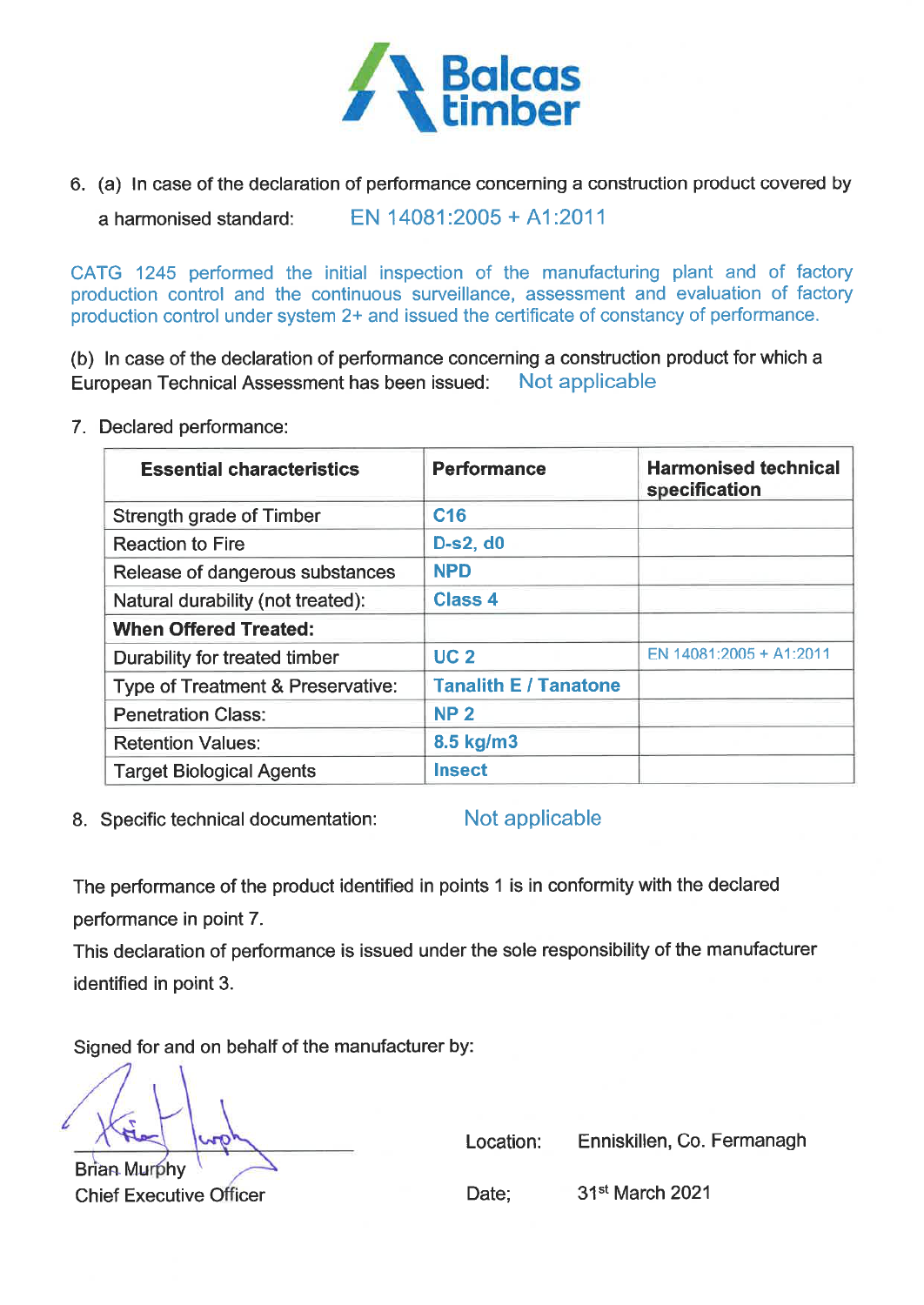

# UK<br>CA

### **Construction Products Regulation**

### **DECLARATION OF PERFORMANCE 2**

### **NO: 1245**

1. Unique identification code of the product-type: C16 strength graded softwood Type, batch or serial number or any other element allowing identification of the construction product as required pursuant to Article 11(4): 1245 - CPR - 1010

- 2. Intended use or uses of the construction product, in accordance with the applicable harmonised technical specification, as foreseen by the manufacturer: Structural timber to be used for studs, joists, purlins, rafters and beams
- 3. Name, registered trade name or registered trademark and contact address of the manufacturer as required pursuant to Article 11(5):

**Balcas Timber Ltd / Balcas Ltd 75 Killadeas Road, Laragh, Ballinamallard, Enniskillen Co. Fermanagh, Northern Ireland, BT94 2ES**  Telephone: +44 (0) 28 6632 3003 Fax: +44 (0) 28 6632 4082 Email: info@balcas.com Email: www.balcas.com

- 4. Where applicable, name and contact address of the authorised representative whose mandate covers the tasks specified in Article 12(2): Not applicable
- 5. System or systems of assessment and verification of constancy of performance of the construction product as set out in Annex V: System 2+